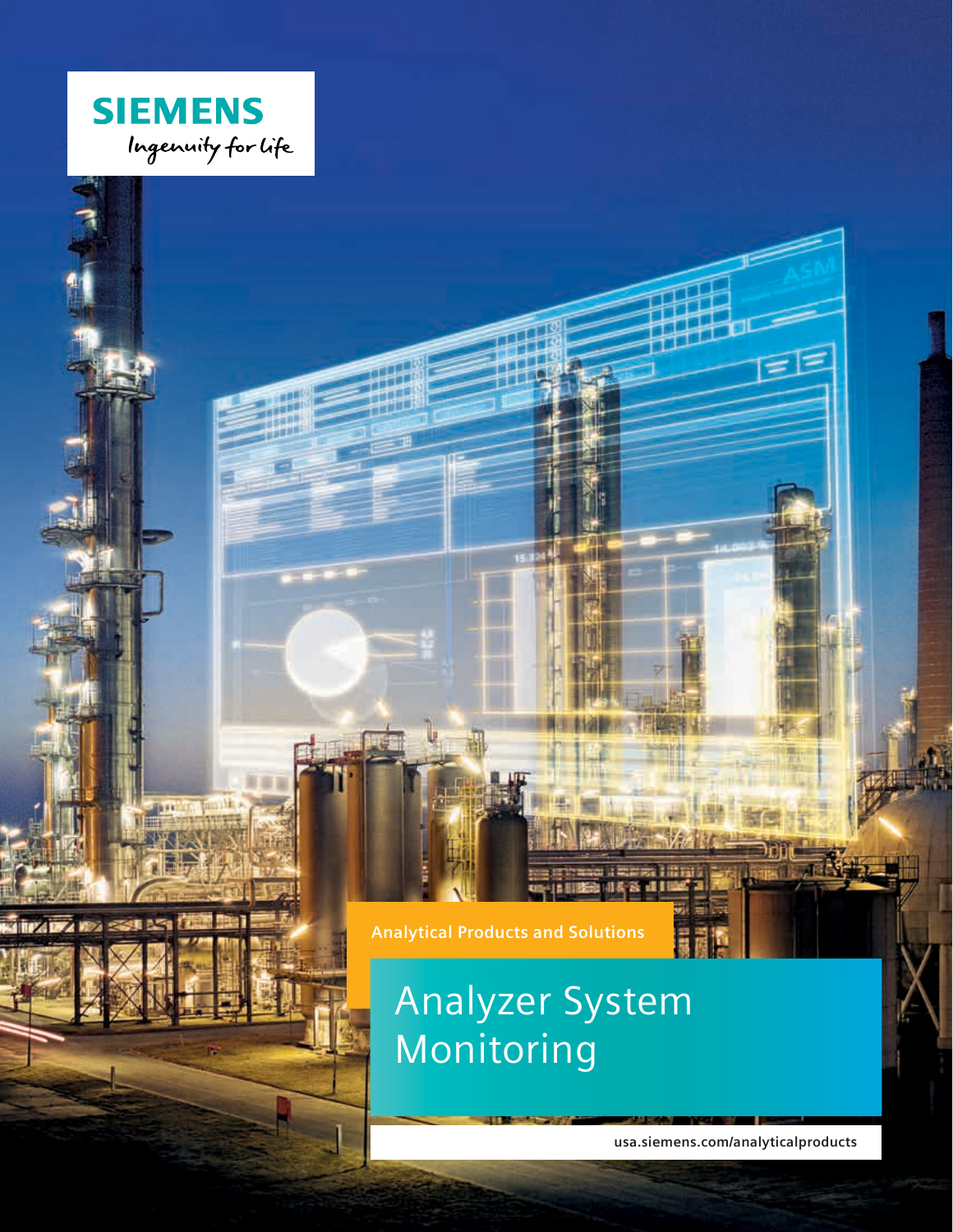

## **Process Analyzers: Optimizing Analytical Value via Maintenance Strategy**

Siemens supports your success with every analyzer and service supplied by Siemens.

Every installed base of process analyzers represents an investment to:

- Maintain Personal Protection
- Meet Regulatory Compliance
- Support Product Quality
- Improve Process Control

Every process analyzer requires maintenance. True, some technologies require less maintenance, but all analyzers, regardless of technology require monitoring to assure performance. The monitoring of the performance can be used to address maintenance and operational needs providing value to the process.

Optimizing the value of the investment can be achieved by reducing all maintenance to only that maintenance that is required. A primary goal of every Maintenance Strategy should be to deliver reliable analytical performance with a minimum of downtime. Siemens software tool, Siemens Analyzer Monitoring/ Management System, provides the framework to aggregate data providing information to improve analytical reliability.

The Maintenance Strategy is typically the guide by which an ongoing review is executed for the type and quantity of maintenance required to sustain analytical reliability. The maintenance schedule, the product of a maintenance strategy, can be dynamically delivered based on the information from the Siemens Analyzer Monitoring/Management software. This ongoing and circular process can be supported thru review and evaluation of measured key performance indicators (KPI's).

## **Process Analyzers: Recognizing Performance**

Siemens Analyzer Monitoring/Management System is a software-based tool configured to monitor and report the performance of all types of analytical instrumentation. This software tool provides a central monitoring system for process analyzers. The solution architecture allows for inclusion of any analyzer, any manufacturer, and any technology into its monitoring schema.

Using the data collected in the central monitoring system, KPI views and reports can highlight the performance of the process analyzer technology employed. Such views and reports include availability, reliability, validation performance, and calibration history.

Procedures, reports, electrical/communication drawings, P&ID's can be attached, and all documentation can be readily available.

The aggregation and evaluation of consecutive historical information on analyzer performance can be readily used for improving maintenance response and reducing downtime.

#### **System Architecture**

Siemens software solution resides on a server connected to the plant analyzer/DCS network. Data may be securely accessed thru any machine visible to the server running an Explorer window.

Data visualization is a strong advantage Siemens Analyzer System monitoring solution. Monitoring the health of analyzers can improve continued reliability through rapid display revealing abnormal conditions.

A system "dashboard" provides an overview of the plant system with respect to process analyzers. The dashboard uses a distinctive coloring and alarming scheme to alert the user to the current condition of the analyzers. This quick overview allows efficient use of maintenance hours.

Using drill-down navigation thru a graphical interface, the user may quickly access each level of grouping or to a single analyzer for a more detailed inspection. Each overall view shows accumulative totals for alarms associated with each analyzer related to the group.

| <b>Buenes Record</b>                                     |                                                                                                                                                                                             |
|----------------------------------------------------------|---------------------------------------------------------------------------------------------------------------------------------------------------------------------------------------------|
|                                                          | AN THE COIN WAS SERVED AND RE-                                                                                                                                                              |
| <b>CLAPTING</b>                                          |                                                                                                                                                                                             |
|                                                          | Silver Arms, Silver<br><b>Star   detect   Star   Secon  </b><br>18.000<br><b>Sides</b>                                                                                                      |
| <b>STATISTICS</b><br>۱<br><b><i>LE JAPTELIA LTDS</i></b> | \$4. 00 00 00<br>w<br>447<br>34.164<br><b>COLOR</b><br>×<br>٠                                                                                                                               |
| ۰                                                        | 54x6 54M-54W<br>5.94<br>618 1616<br>$L$ - And<br>448<br><b>SERVICE</b>                                                                                                                      |
| WELLING<br><b>CE STEMSTER</b>                            | $40 - 240 = 440$<br>144.11.90<br>w<br>$\sim$<br>w<br>$40 - 140$<br>-                                                                                                                        |
|                                                          | Silver, Killedy, School<br><b>STAY   REFOR   SIZE   BAIRD   BIRT</b><br>53.646<br>٠                                                                                                         |
| <b>HILLE</b>                                             | $\overline{a}$<br>$\overline{1}$<br>$-100$<br>$-44.$<br>1.951.046<br>×<br>$-44$<br>w<br>$-$<br>$\sim$                                                                                       |
| 3111111<br>yhtidasi ib                                   | $\overline{\phantom{a}}$<br>1.640<br>$\sim$<br>$\frac{1}{2}$<br>$\sim$<br>$-0.6$<br><b>WHEN</b><br>$\sim$<br>×<br><b>ALC</b><br>÷                                                           |
|                                                          | that has the big anti-jump and car can<br>www.lares                                                                                                                                         |
| <b>STEADS</b><br>Y                                       | <b>TENT</b><br>$-0.05$<br>$-40 -$<br>1.946<br>$-$<br>$-446$<br>$\sim$<br>×<br>$=$<br>$\rightarrow$<br>٠                                                                                     |
| <b>FLEET</b>                                             |                                                                                                                                                                                             |
| <b>TIETTA</b><br><b>HIGHI</b>                            | ASAN THREE STAFF STAFF DATA CALL FAINT STAFF STAFF WITH<br><b>SPINE</b><br><b>Bill</b><br>$\overline{1}$<br>$-44$<br>$1 - 41 - 44$<br>$-4.05$<br>$\overline{a}$<br>$^{12}$<br>$\cdots$<br>٠ |
| WHILE, GALA<br>ı                                         |                                                                                                                                                                                             |
| <b>MONTHS</b>                                            | AANA TARAH SANA TARAH TAASA TAASA TAARTI SANA TARAH<br><b>AFTER</b><br>$\overline{a}$<br>$\frac{1}{2}$<br>1 Mill<br>$\frac{1}{2}$<br>$\rightarrow$<br>×<br><b>Telephone</b>                 |
| <b>AGT-TTF</b>                                           | 45<br>$\rightarrow$<br>u<br>z<br>$\sim$<br>46<br>A1<br>w<br>W-F<br>$-44$<br><b>Section</b>                                                                                                  |
|                                                          |                                                                                                                                                                                             |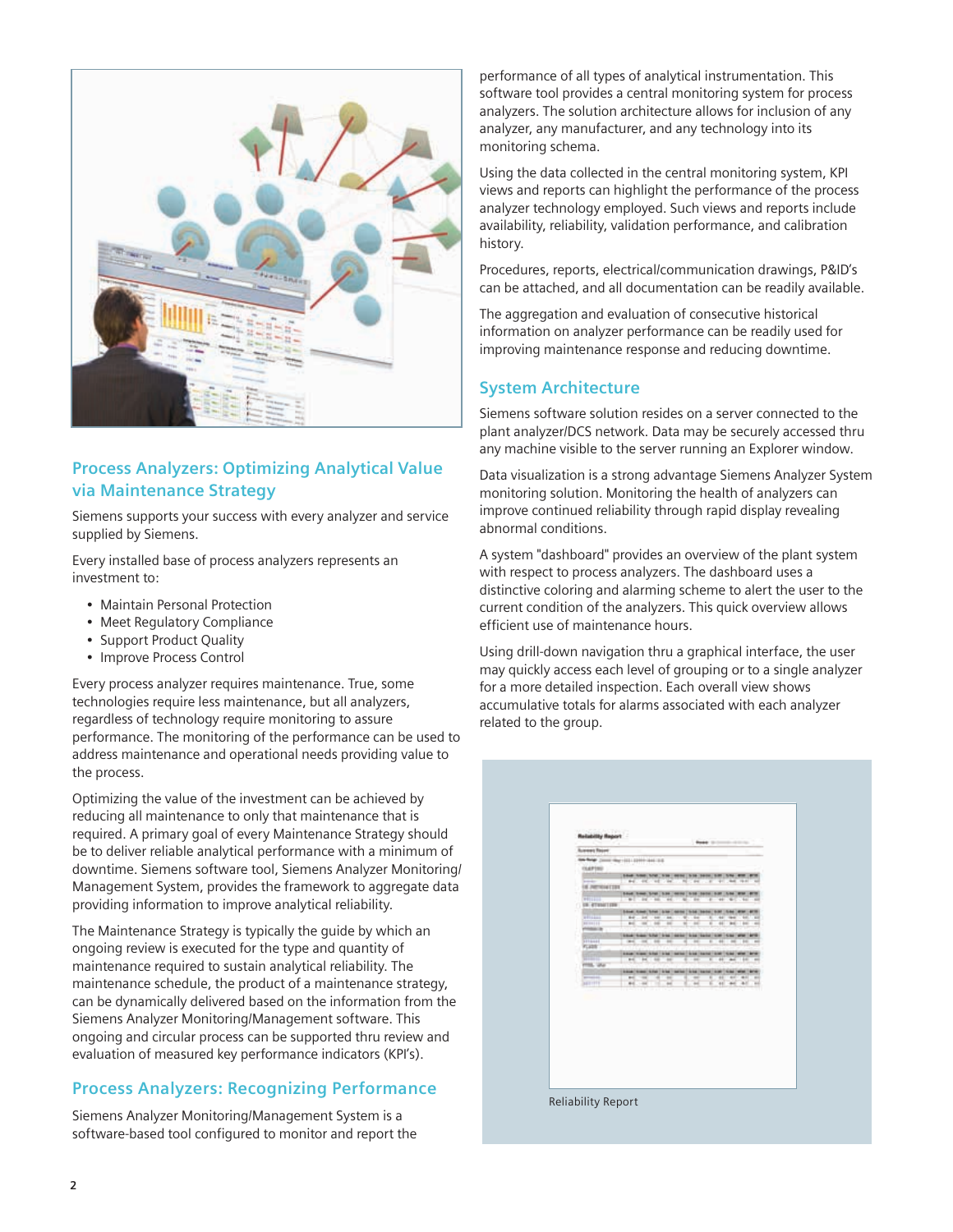## **Siemens Analyzer System Monitoring is the Right choice for analyzer monitoring**

#### **Features of the Siemens Analyzer Monitoring/ Management System**

- Analyzer state of operation real-time information
- Analyzer validation/calibration monitoring and reporting
- Critical alarms are listed individually on each view
- Alarm notification let analyzer performance communicate to you
- KPI calculations and statistics procedures analyzer performance
- User-friendly graphics user interface for configuration and data visualization
- Based on Siemens industry hardened technology
- Maintenance logs
- Cylinder tracking out of gas, out of certification date, etc.
- Accommodates simple and complex analyzers

#### **Value of the Siemens Analyzer Monitoring/Management System**

Reporting a consistent evaluation on the return of the investment in process analytics can be an elusive and subjective task. Siemens Analyzer Monitoring/Management System provides a consistent approach to the measurement of analytical performance allowing a baseline value for the process measurements to be established and tracked.

Siemens Analyzer Monitoring/Management System:

- Provides a solution for analyzer performance reporting value returned
- Identifies the "Bad Actors" where to improve/reduce
- Will Improve maintenance practices consistent procedures
- Will Increase confidence in the analyzer program operations value chain
- Integrated levels of value
	- Maintenance Mechanic Improved response, reduced call outs
	- Supervisor/Engineer Time Management
	- Management Reporting availability and KPI performance
	- Operations Improved Confidence in performance of existing investment

Siemens Analyzer Monitoring/Management System provides a basis for establishing the value of the analyzer investment. KPI reporting performance sets an expectation of continued performance. The distribution of the analytical performance information provides a support basis for new investments using data based on managed experience.





Analyzer



Control Chart Report